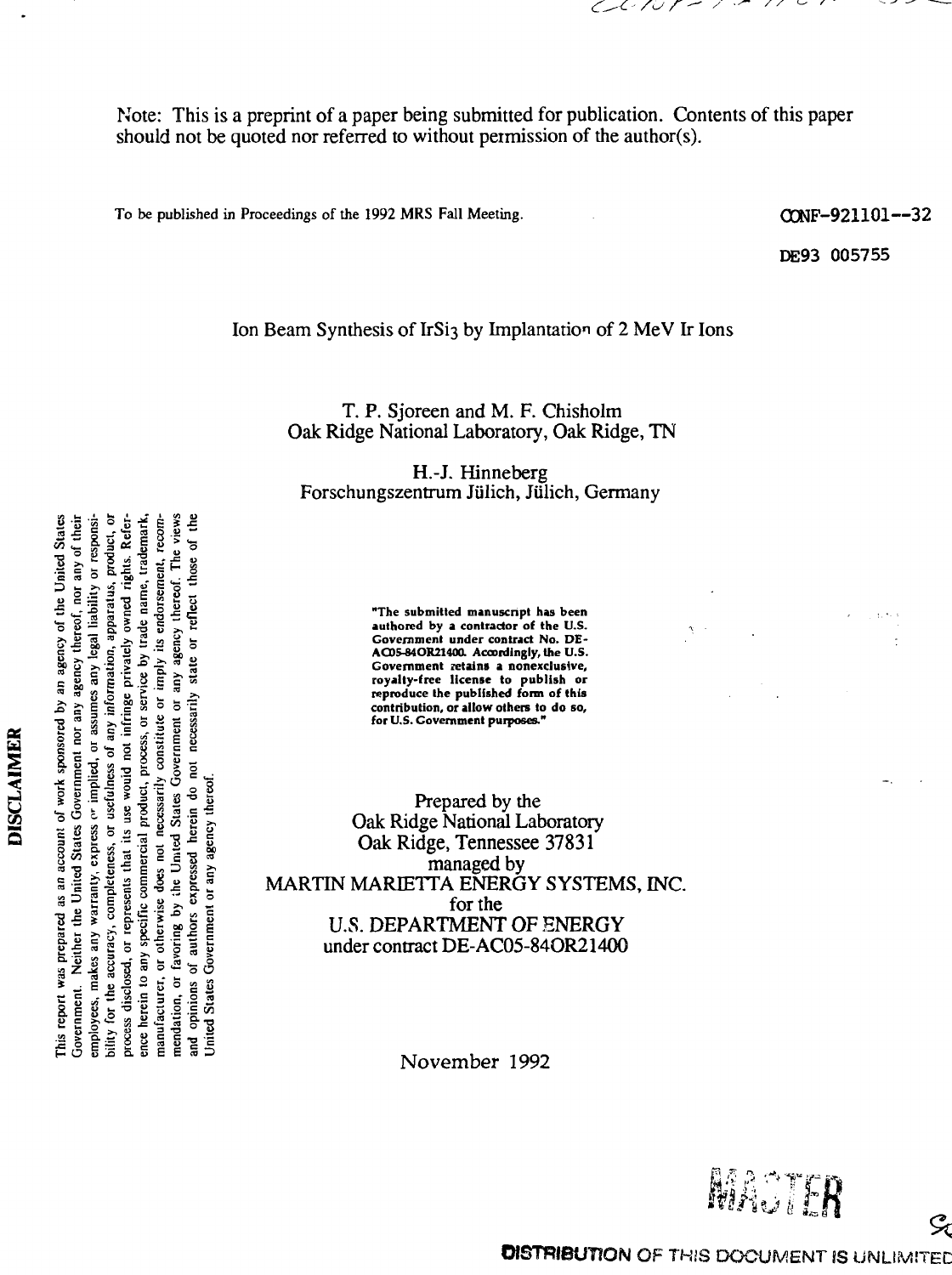### ION BEAM SYNTHESIS OF IrSi3 BY IMPLANTATION OF 2 MeV Ir IONS+

T. P. SJOREEN, H.-J. HINNEBERG,\* and M. F. CHISHOLM Solid State Division Oak Ridge National Laboratory, P. O- Box 2008, Oak Ridge, TN 37831 \* Permanent Address: Forschungszentrum Julich, Postfach 1913,5170 Jiilich, Germany

### ABSTRACT

The formation of a buried IrSi3 layer in (111) oriented Si by ion implantation and annealing has been studied at an implantation energy of 2 MeV for substrate temperatures of 450-550°C. Rutherford backscattering (RBS), ion channeling and cross-sectional transmission electron microscopy showed that a buried epitaxial IrSi3 layer is produced at 550°C by implanting  $\geq 3.4 \times 10^{17}$  Ir/cm<sup>2</sup> and subsequently annealing for 1 h at 1000°C plus 5 h at 1100°C. At a dose of 3.4 x 10<sup>17</sup> Ir/cm<sup>2</sup>, the thickness of the layer varied between 120 and 190 nm and many large IrSi3 precipitates were present above and below the film. Increasing the dose to  $4.4 \times 10^{17}$ Ir/cm<sup>2</sup> improved the layer uniformity at the expense of increased lattice damage in the overlying Si. RBS analysis of layer formation as a function of substrate temperature revealed the competition between the mechanisms for optimizing surface crystallinity vs. IrSi3 layer formation. Little apparent substrate temperature dependence was evident in the as-implanted state but after annealing the crystallinity of the top Si layer was observed to deteriorate with increasing substrate temperature while the precipitate coarsening and coalescence improved.

## INTRODUCTION

The iridium silicides are an interesting system because of their high Schottky barrier heights to n-type Si (e.g., 0.93 eV for Si(100)/IrSi) [1] and their correspondingly low barrier to p-type Si, which make them especially attractive for long wavelength (up to  $10 \,\mu$ m) infrared detection [2]. Studies [3] of the iridium silicides using surface reaction techniques have shown that polycrystalline layers of IrSi, IrSi $_{1.7}$  and IrSi<sub>3</sub> form at temperatures of 300°, 600° and 960°C, respectively. Of these IrSi3 is particularly interesting for production by mesotaxy [4] because it has the highest Si content of the known silicides (75 at %), high temperature stability, nnd a hexagonal structure known to epitaxially align with  $Si(111)$  [5].

Mesotaxy is the technique by which a buried epitaxial layer is produced by ion implantation followed by annealing. It was first successfully used in 1987 by White et al. [4] to produce  $\cos i_2$  and has been recently reviewed by Mantl [6]. The first attempt to produce IrSi<sub>3</sub> by mesotaxy was reported by Yu et al. [7] using 130 keV Ir ions, but their room temperature implants, which amorphized the implanted region, resulted in polycrystalline IrSi<sub>3</sub> films. More recently Short et al. [8] used 0.5-1.0 MeV Ir ions and a 525°C substrate temperature to produce an epitaxial film. In this paper we report on the formation of epitaxial IrSi3 using 2 MeV Ir ions and its dependence on substrate temperature in the region of 450-550°C

<sup>+</sup> Research sponsored by the Division of Materials Science, U. S. Department of Energy under contract DE-AC05-84OR21400 with Martin Marietta Energy System. Inc.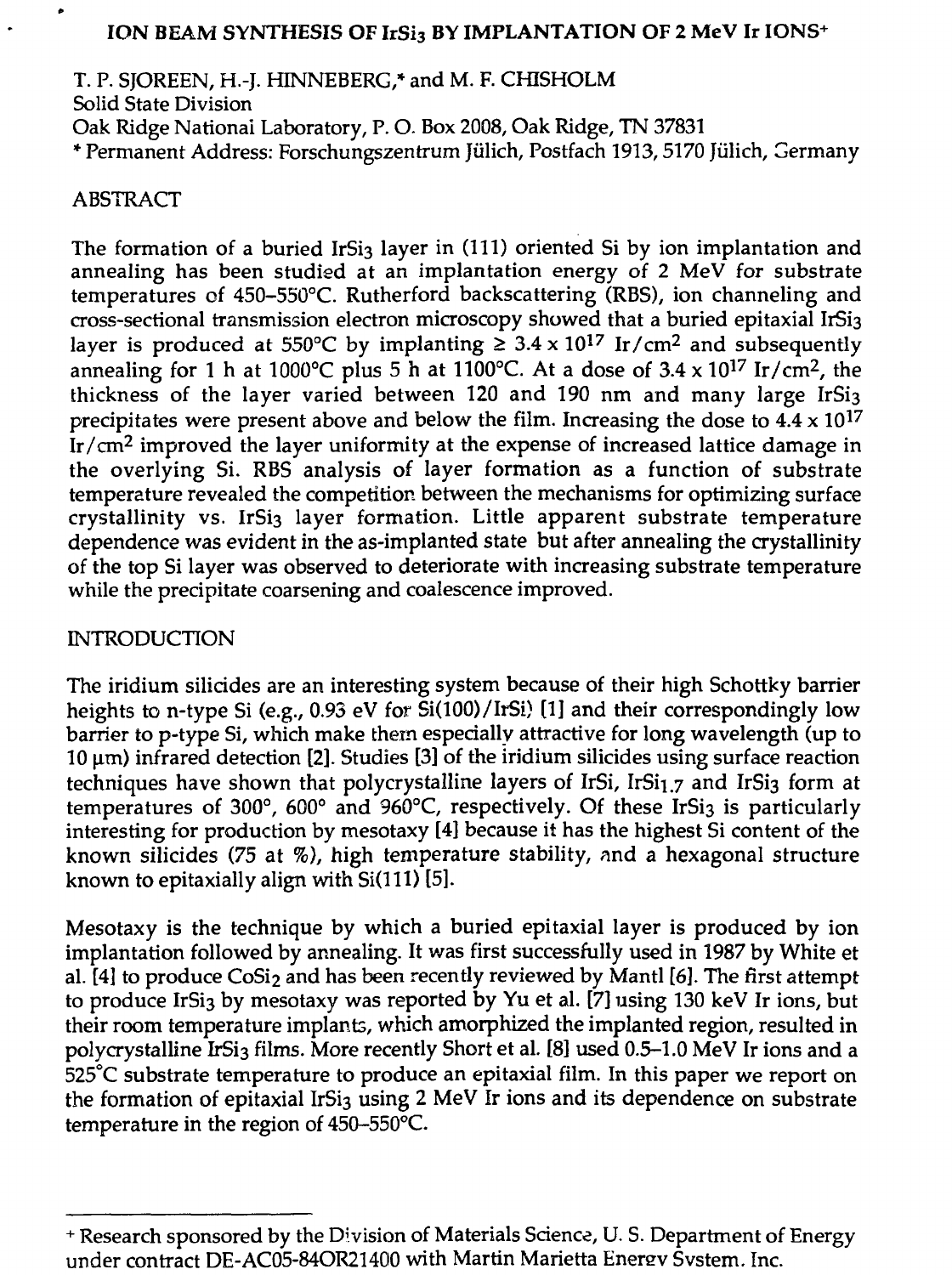#### EXPERIMENTAL PROCEDURE

Ion implantation was performed by irradiating 2.5 cm square samples of (111) oriented Si with 2 MeV Ir ions. The samples, mounted on a heated nickel holder and heat sunk with a graphite solution, were irradiated with 3.4-4.4 x 10<sup>17</sup> Ir/cm<sup>2</sup> at substrate temperatures (T<sub>S</sub>) of 450°, 500° and 550°C as monitored by a thermocouple located in the holder. Average beam current densities ranged between 0.36 and 0.63  $\mu$ A/cm<sup>2</sup> over the 1.27 cm<sup>2</sup> implantation area. After irradiation, a 200-nm-thick layer of  $SiO<sub>2</sub>$  was deposited to protect the samples from oxidation during annealing, which was carried out in a tube furnace for 1 h at 1000°C plus 5 h at 1100°C using a reducing atmosphere of 96% Ar/4% H2. Both as-implanted and annealed samples were analyzed by Rutherford backscattering/ion channeling (RBS) along the <111> axis using 2 MeV He ions and a 160° scattering geometry. A sample was selected for analysis by cross-sectional transmission electron microscopy (XTEM).

### RESULTS

RBS analysis showed that the best buried IrSi $_3$  layers were produced at T $_\mathrm{S}$  = 550°C. Fig. 1 shows the <111> aligned and random spectra obtained from as-implanted and annealed samples irradiated with  $3.5 \times 10^{17}$  Ir/cm<sup>2</sup> at 550°C. The Ir portion of the asimplanted spectra is similar to that observed in high-dose Co implantation, being roughly Gaussian in shape with some channeling evident. However, the Si portion of the spectra shows a much greater level of damage in the top Si layer than is normally seen when implanting with lighter mass ions such as Co [4,6]. Indeed there is a region of enhanced damage which extends from the surface to a depth of about 200 nm (channels 525-575 ). This feature persists at the lower substrate temperatures as well and suggests that a different damage/in-situ annealing mechanism is operative near the surface. The surface damage peak has also been observed in 1.0 MeV irradiatied samples [8,9] and is attributed to stacking faults [8].



Fig. 1. RBS aligned and random spectra for (a) as-implanted and (b) annealed samples implanted with 3.4 x 10<sup>17</sup> Ir/cm<sup>2</sup> at 2 MeV and T<sub>S</sub> = 550°C.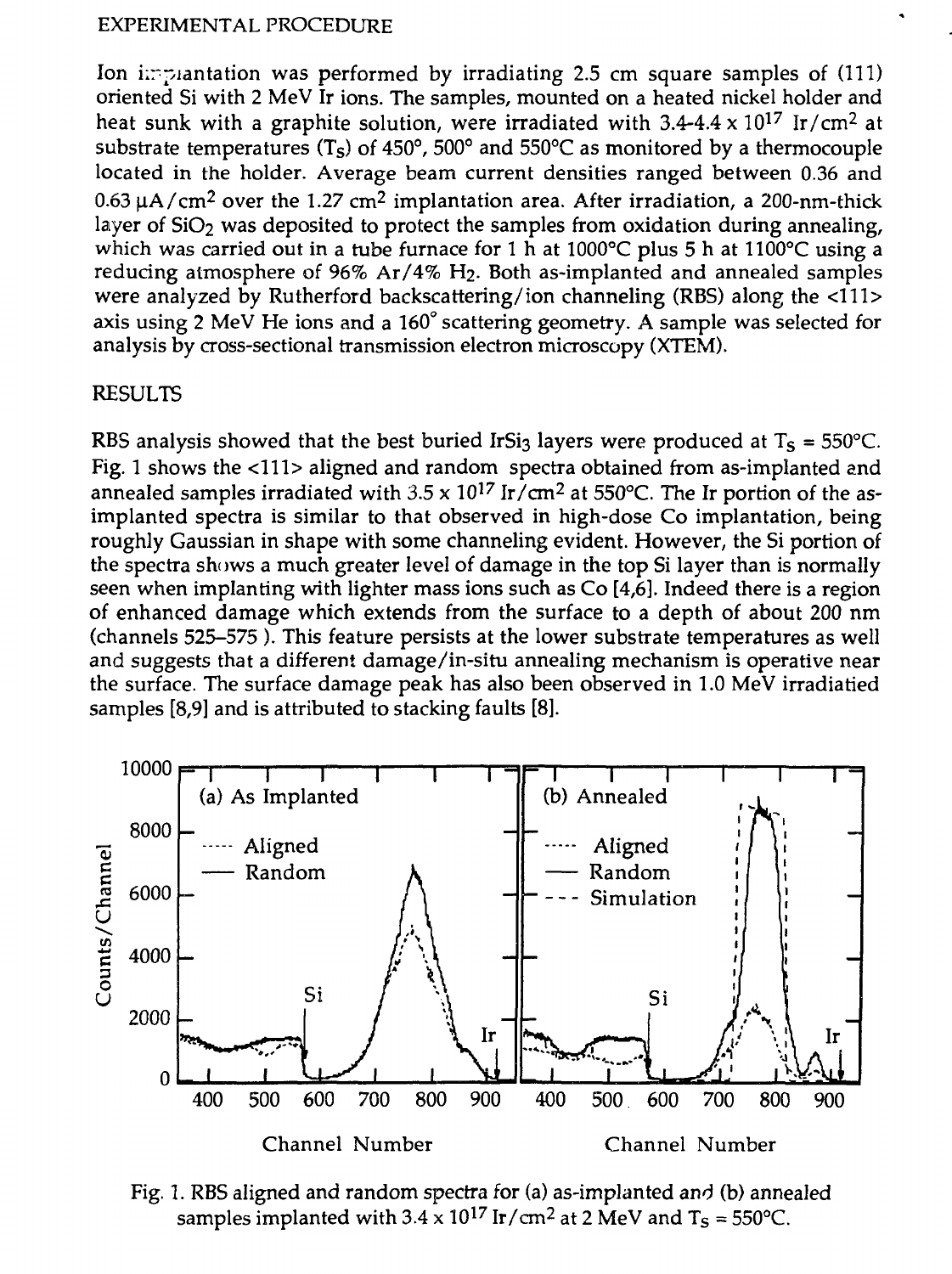Upon annealing this sample, a buried layer forms with the stoichiometry of IrSi3, as indicated in Fig lb, but it is also evident in the Ir portion of the spectra that not all the Ir has been incorporated into the film. For comparison, the simulated yield for a 190 nm thick IrSi<sub>3</sub> layer below 420 nm of Si is included to show what the ideal spectrum would like if all the implanted Ir had coalesced into the film. XTEM analysis of the sample confirmed the presence of a continuous buried IrSi3 layer with atomically sharp interfaces. Diffraction analysis indicated that the layer is epitaxial but composed of three domains with orientations to the Si substrate described by Chu et al. [5] as mode A:

> $(2\overline{1}10)$  IrSi<sub>3</sub>|| (111) Si and [011 0] IrSi<sub>3</sub>|| [110] Si  $(2\overline{110})$  IrSi<sub>3</sub><sup> $\vert$ </sup> (111) Si and  $[01\overline{1}0]$  IrSi<sub>3</sub><sup> $\vert$ </sup>  $[01\overline{1}]$  Si  $(2\overline{1}10)$  IrSi<sub>3</sub><sup>|</sup> (111) Si and  $[01\overline{1}0]$  IrSi<sub>3</sub><sup>|</sup> [101]Si.

The other epitaxial modes observed by Chu [5] were not observed but may be present in small quantities. The layer thickness was also observed to vary in thickness between 120 and 190 nm. This variation corresponds with the shoulders seen in the Ir distribution of Fig lb.



Fig. 2. Cross-sectional electron micrograph of the sample described in Fig. 1.

As shown in Fig. 2, XTEM also revealed the presence of three bands of large precipitates above and below the film. The largest, most dense band is located below the IrSi<sub>3</sub> layer and is about 300 nm in depth. The two bands above the layer are less dense and narrower, about 100 nm deep. One lies just above the film while the other is centered at a depth of about 190 nm. The depth of this band corresponds with the small Ir peak seen just below the surface in Fig lb and with the edge of the Si surface peak in the aligned spectrum of Fig la. The average size of the precipitates in the upper bands is smaller than that of the lower band. A band of precipitates below the layer is also seen at 1 MeV, but the density is higher and the average size smaller [8].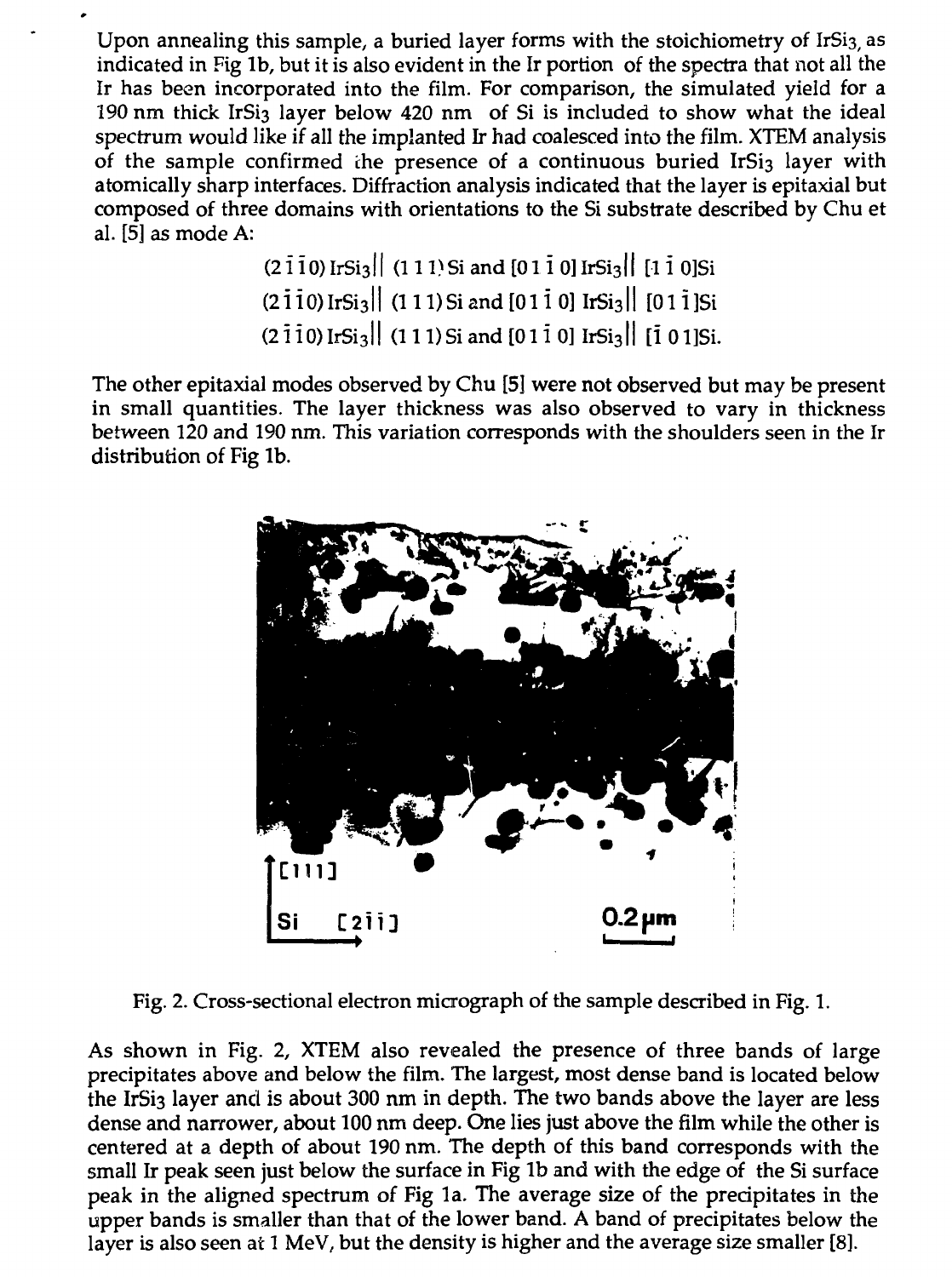

Fig. 3 RBS aligned and random spectra for (a) as-implanted and (b) annealed samples implanted with  $4.4 \times 10^{17}$  Ir/cm<sup>2</sup> at 2 MeV and T<sub>S</sub> = 550°C.

A more uniform layer is produced at 2 MeV by increasing the dose, but at the expense of surface crystallinity. Fig. 3 shows the RBS results obtained from a sample implanted at T<sub>S</sub> = 550°C with 4.4 x 10<sup>17</sup> Ir/cm<sup>2</sup>. At this dose the IrSi3 stoichiometry is reached in the as-implanted state. Furthermore, the rectangular shape and the significantly improved channeling indicate that an IrSi<sub>3</sub> layer has already formed. After annealing further coalescence occurs, but most of the Ir appears to have been incorporated into the buried layer during irradiation. Comparison with the lower dose case (Fig. 1) indicates that the layer has sharper interface and that the coalescence is more complete. However, the damage in the top Si layer is higher; the near-surface region is completely disordered while at the low dose it remains crystalline. On the other hand, the crystallinity of the IrSi<sub>3</sub> is probably about the same as that of the lower dose case. Although the  $X_{\text{min}}$  of the Ir peak is a little larger in the high dose spectrum, some of this increase can be attributed to the increased dechanneling of the He beam in the completely disordered surface region.

Studying layer formation as a function of T<sub>s</sub> at a constant dose of 3.4 x 10<sup>17</sup> Ir/cm<sup>2</sup> revealed the competition between the mechanisms for optimizing surface crystallinity vs. IrSi<sub>3</sub> layer formation. For  $T_s \le 500^{\circ}C$  a buried layer appears to form but its stoichiometry is IrSi<sub>x</sub>,  $x \approx 4$ , which is most likely a dense network of IrSi<sub>3</sub> precipitates in a Si matrix. Only at T $_{\text{S}}$  = 550°C does a stoichiometric IrSi $_3$  layer form. Thus, the minimum dose for layer formation decreases as  $\mathsf{T}_\mathsf{S}$  increases because a more favorable precipitate morphology for mesotaxy develops. Interestingly, this occurs in spite of the decrease in Ir concentration after irradiation at  $T_s = 550^{\circ}$ C. At  $Ts \le 500^{\circ}$ C, the Ir concentration at the peak of the Ir distribution is 21%, but it decreases to 18% at  $T_s = 550^{\circ}$ C. Unfortunately, as layer formation improves damage to the overlying Si increases. This is shown in Fig. 4 in which  $X_{\text{min}}$  is plotted vs. T<sub>s</sub> for selected regions of the RBS spectra. As  $T_s$  increases,  $X_{min}$  near the Si surface increases by a factor of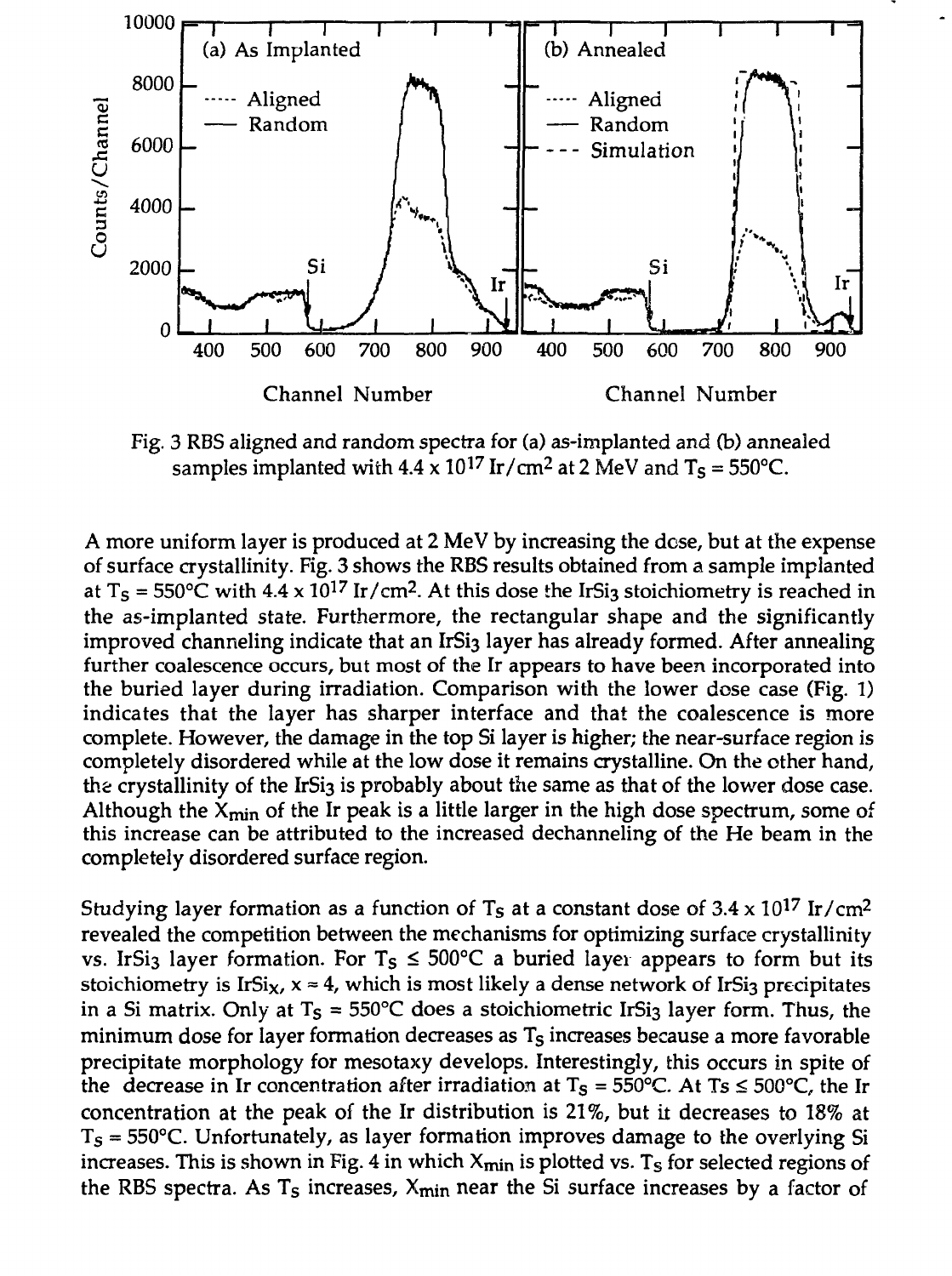

Fig. 4. Ratio of aligned to random yields  $(X<sub>min</sub>)$  for three selected regions of the RBS spectra plotted as a function of T<sub>S</sub>.

three, while in the Ir region it is slowly decreasing. The effect is even more pronounced at 1 MeV [91.

### DISCUSSION

The results have shown that a buried IrSi<sub>3</sub> layer can be produced by mesotaxy with 2 MeV Ir ions at T $_{\rm S}$  = 550°C. The IrSi $_3$  layer is epitaxial, but made up of the three domains discussed previously. Near the critical dose for layer formation, coalescence is incomplete resulting in a nonuniform film sandwiched between bands of large precipitates. Increasing the dose appears to improve the layer uniformity and possibly eliminate the precipitate bands on either side, but at the expense of the crystallinity of the surface region which becomes completely disordered. Annealing for longer times or higher temperatures may lead to an improved structure, but similar attempts with 1 MeV Ir implanted samples broke up the layer into large precipitates. Implanting at substrate temperatures  $\leq 500^{\circ}$ C reduces damage accumulation in the Si overlayer but layer coalescence is hindered by what appears to be an unfavorable precipitate morphology in the as implanted state. It appears that better  $Si/IrSi<sub>3</sub>/Si$ heterostructures can be produced by lowering the implantation energy. At 0.5-1 Me, it is possible to make a buried IrSi3 layer which is free of the precipitate bands seen to sandwich the layer at 2 MeV and, at the same time, maintain crystallinity in the Si overlayer [8,9].

Short [8] has argued that successful buried IrSi3 formation falls only within a narrow window of implantation parameters. The energy must be high enough to make a buried layer, but low enough to minimize the critical dose and implant distribution width. Our results support this hypothesis, but it is not clear whether the ripening mechanism is hindered by the broader distribution of Ir at 2 MeV or simply by the increased damage due to the higher dose needed to make a continuous film.